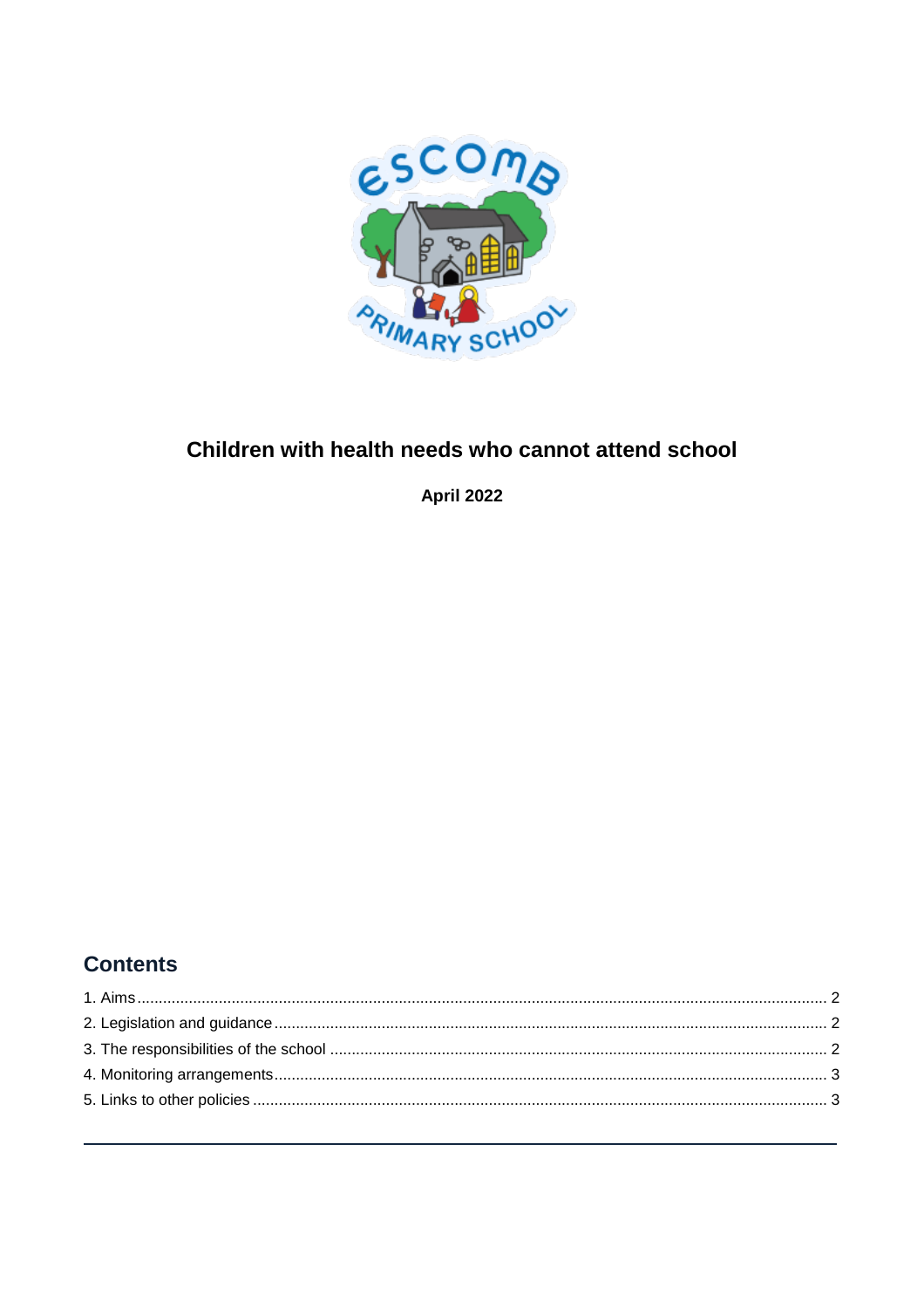### <span id="page-1-0"></span>**1. Aims**

This policy aims to ensure that:

- Suitable education is arranged for pupils on roll who cannot attend school due to health needs
- Pupils, staff and parents understand what the school is responsible for when this education is being provided by the local authority

### <span id="page-1-1"></span>**2. Legislation and guidance**

This policy reflects the requirements of the [Education Act 1996.](http://www.legislation.gov.uk/ukpga/1996/56/section/19)

It also based on guidance provided by our local authority.

### <span id="page-1-2"></span>**3. The responsibilities of the school**

#### **3.1 If the school makes arrangements**

Initially, the school will attempt to make arrangements to deliver suitable education for children with health needs who cannot attend school. The headteacher would be the responsible person in school who would coordinate those arrangements. Depending on the length of the absence, the schools remote learning package would be provided to the parent/carers and this provision would be followed. Where required and necessary there could be weekly home visits, and there would be regular contact from the class teacher in order to monitor learning and progress.

On pupils return to school, depending on the nature of the illness, there may be a requirement for support to be put in place. This could include a reduced timetable initially, phasing back up to full time education over an agreed period. Other support would also be considered on a case by case basis.

### **3.2 If the local authority makes arrangements**

If the school can't make suitable arrangements, Durham County Council will become responsible for arranging suitable education for these children.

In cases where the local authority makes arrangements, the school will:

- Work constructively with the local authority, providers, relevant agencies and parents to ensure the best outcomes for the pupil
- Share information with the local authority and relevant health services as required
- Help make sure that the provision offered to the pupil is as effective as possible and that the child can be reintegrated back into school successfully

When reintegration is anticipated, work with the local authority to:

- Plan for consistent provision during and after the period of education outside the school, allowing the pupil to access the same curriculum and materials that they would have used in school as far as possible
- Enable the pupil to stay in touch with school life (e.g. through newsletters, emails, invitations to school events or internet links to lessons from their school)
- Create individually tailored reintegration plans for each child returning to school
- Consider whether any reasonable adjustments need to be made